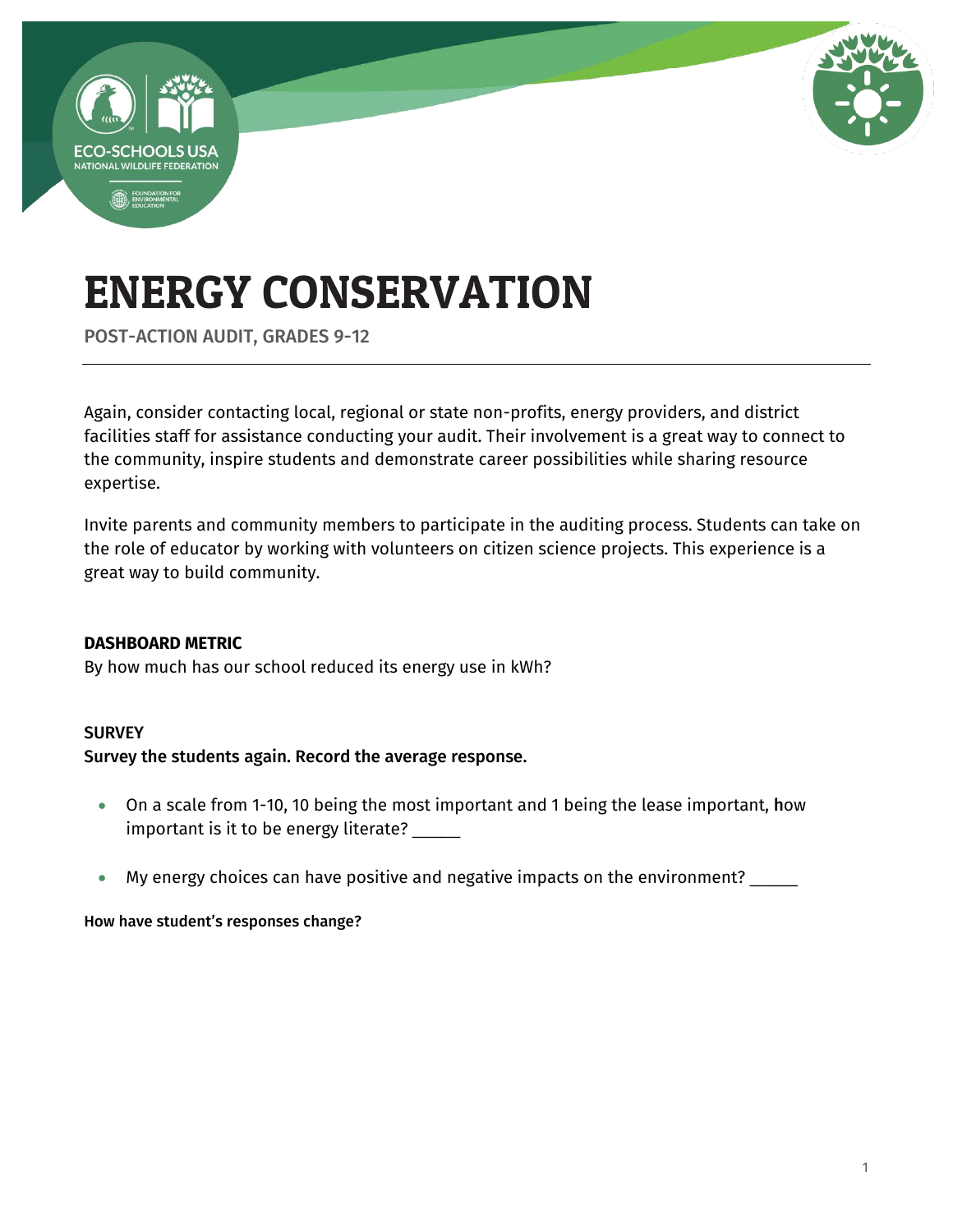

POST-ACTION AUDIT, GRADES 9-12



#### TABLE 1. ENERGY SOURCES AND EFFIECIENCY

Refer to the data collected from the class/team worksheets and after analysis write in your final results in the table below. Since the baseline audit, reflect on the changes that have been made since the baseline audit.

| 1. | Since the baseline audit has the school district's use of<br>renewable energy sources changed? If yes, which<br>source(s).<br>wind<br>solar<br>geothermal<br>hydro<br>other: | Yes<br><b>No</b>                  |
|----|------------------------------------------------------------------------------------------------------------------------------------------------------------------------------|-----------------------------------|
| 2. | Is the equipment used for heating and cooling the<br>school certified ENERGY STAR*?                                                                                          | $\Box$ Partially<br>Yes<br>l No   |
| 3. | Are the school's appliances certified ENERGY STAR*?<br>(i.e. dishwashers, water fountains, pumps, ovens, etc.)                                                               | Yes <u>II</u> Partially L<br>J No |
|    | 4. As events are planned at school, is energy use<br>considered when deciding which rooms or parts of the<br>building to use?                                                | Yes<br>」<br>No                    |
| 5. | Looking at exterior windows, are any windows<br>cracked?                                                                                                                     | No<br>Fixed<br>Yes                |
| 6. | Looking at the exterior windows, do any seals around<br>the windows appear to be broken or missing                                                                           | <b>No</b><br>Fixed<br>Yes         |
| 7. | Looking at the exterior doors, do the seals and framing<br>seem to be tight and keeping air from escaping?                                                                   | Fixed<br>Yes<br><b>No</b>         |

\*Products that earn an ENERGY STAR are independently certified to save energy, save money and protect the climate. <https://www.energystar.gov/products/appliances>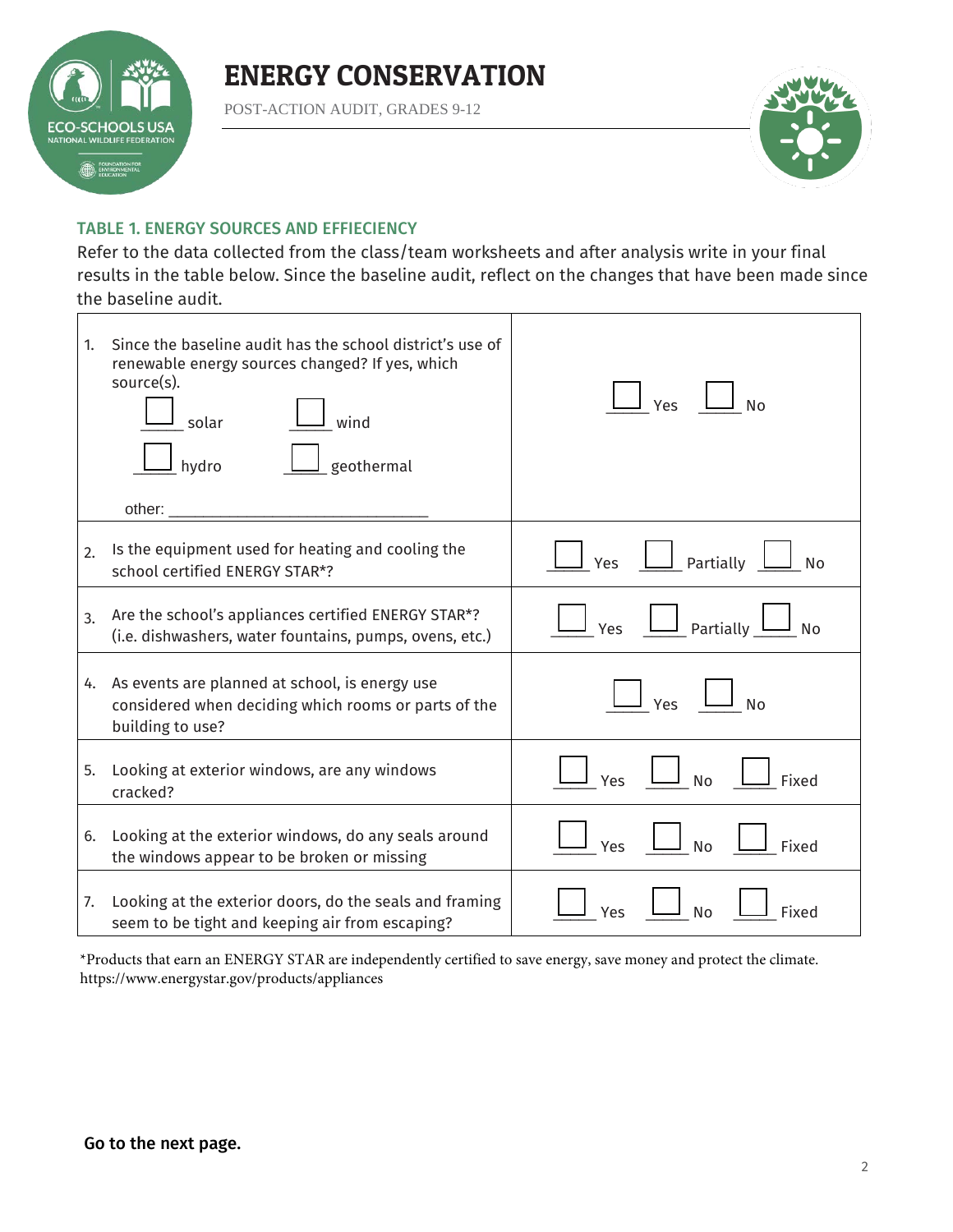

POST-ACTION AUDIT, GRADES 9-12



#### **Think about the following questions as you summarize the data in Table 1.**

- 1. Were the teams/classes able to use data to make changes at the school? Explain.
- 2. If students or the team had to rate energy efficiency based only on the data in Table 1 and using a scale from 1-5, where 1 is, needs a lot of improvement and 5 is, exceeds energy expectations, what rating would be given? How is this different from the response provided in the baseline audit?
- 3. What is one action teams/classes took to make improvements?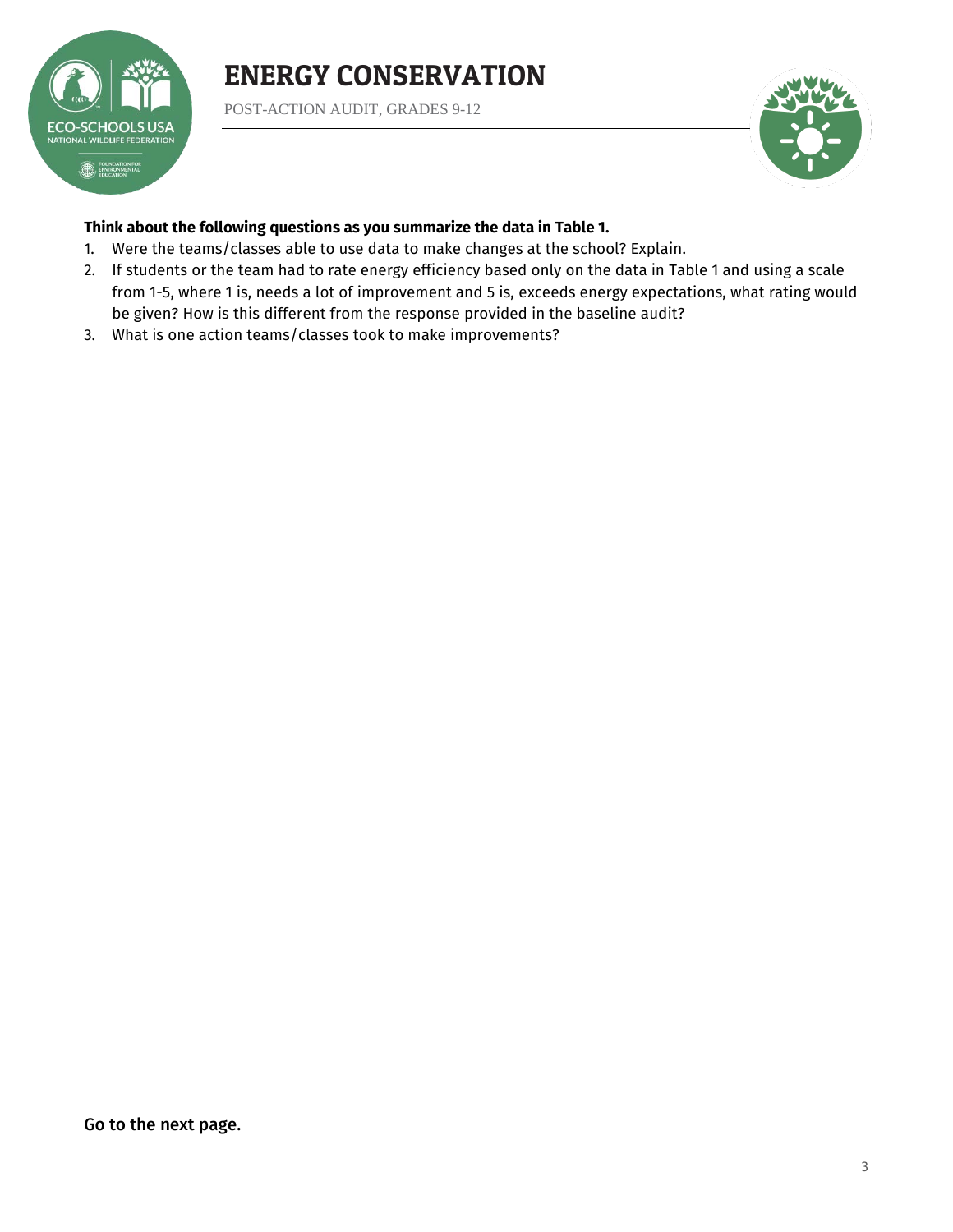

POST-ACTION AUDIT, GRADES 9-12



#### TABLE 2. CLASSROOM LIGHTING

Use the handout, *Energy Conservation Calculating Kilowatts, Cost and CO2*. Refer to the data collected from the class/team worksheets and after analysis write in your final results in the table below. Since the baseline audit, reflect on the changes that have been made since the baseline audit.

| 1. | Approximately what percentage of the school rooms were<br>audited? How is the different from the baseline?                                                          | higher<br>unchanged<br>lower                                 |
|----|---------------------------------------------------------------------------------------------------------------------------------------------------------------------|--------------------------------------------------------------|
| 2. | Weather and climate impact the amount of energy we use<br>and sometimes the type of energy we use.                                                                  | Month <b>Market Communist Street Advisory</b>                |
| 3. | What is the wattage used by a classroom during an<br>average school day?                                                                                            | watts<br>Divide by 1000 to convert to kilowatts<br>kilowatts |
| 4. | How has use changed since the baseline (re: #3)?                                                                                                                    | higher<br>unchanged<br>lower                                 |
| 5. | Taking all the audited rooms into account, what are the<br>average number of hours lights are left on in the<br>classroom? This excludes, lamps and hanging lights. | hours per day                                                |
| 6. | How has use, hours per day, changed since the baseline<br>(re:#5)?                                                                                                  | less<br>more<br>lunchanged                                   |
| 7. | What are the average kilowatt hours (kWh) used by all the<br>classrooms audited?                                                                                    | kWh                                                          |
| 8. | How has use changed since the baseline (re: #7)?                                                                                                                    | higher<br>Junchanged<br>lower                                |
| 9. | What is the total cost for lighting in all the audited rooms<br>for one day?                                                                                        | \$                                                           |
|    | 10. How has cost changed since the baseline (re: #9)?                                                                                                               | higher<br>unchanged<br>lower                                 |
|    | 11. What are the total pounds of carbon, lbs./kWh, emitted<br>from all the audited classrooms in one day?                                                           | lbs./kWh                                                     |
|    | 12. How have pounds/kWh changed since the baseline audit<br>(re: #11)?                                                                                              | lunchanged<br>less<br>more                                   |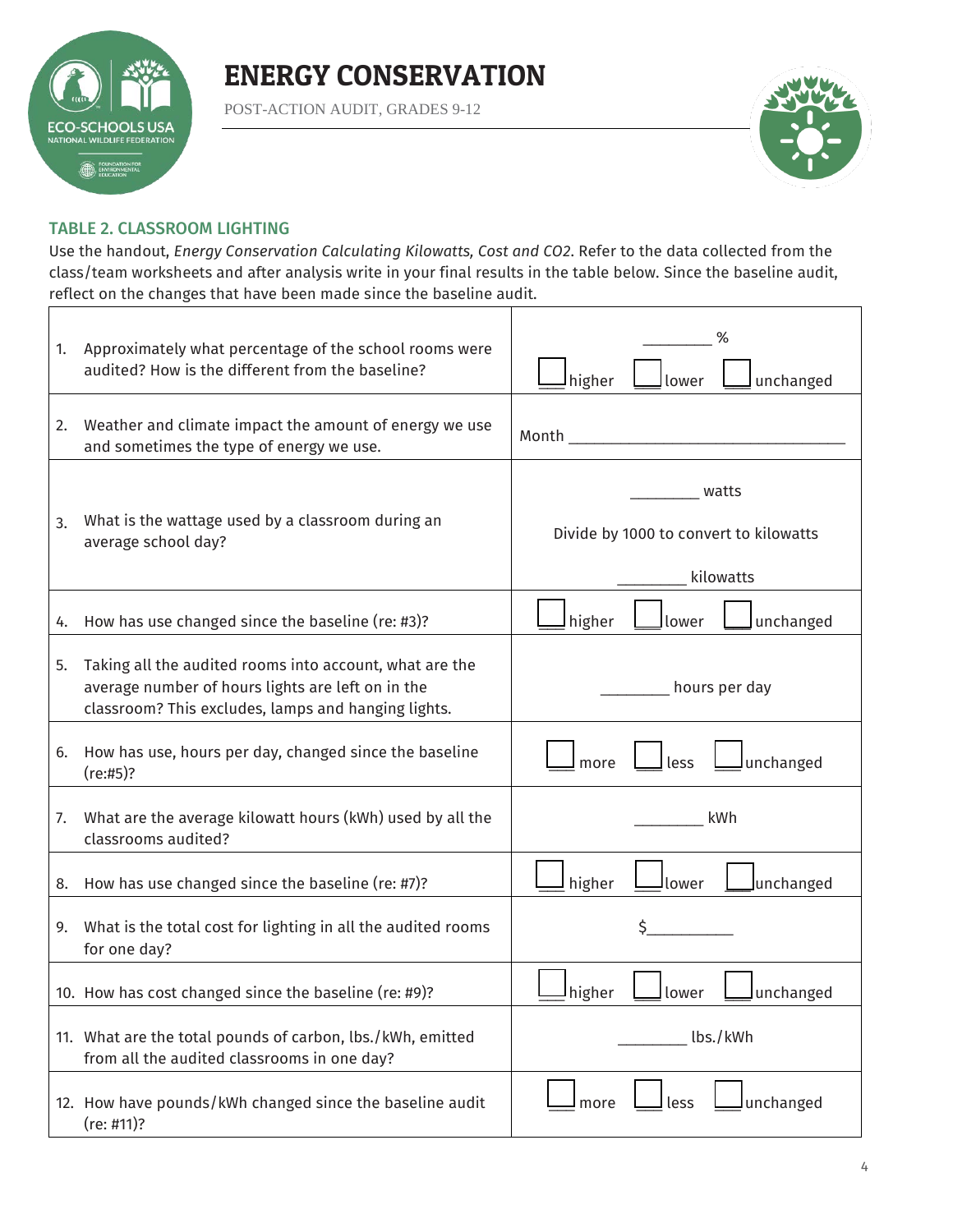

POST-ACTION AUDIT, GRADES 9-12



#### **Think about the following questions as you summarize the data in Table 2.**

- 1. Since implementing the action, do the teams/classes feel improvements in classroom lighting efficiency have been made? Explain.
- 2. What is one action teams/classes took to make improvements?

Go to the next page.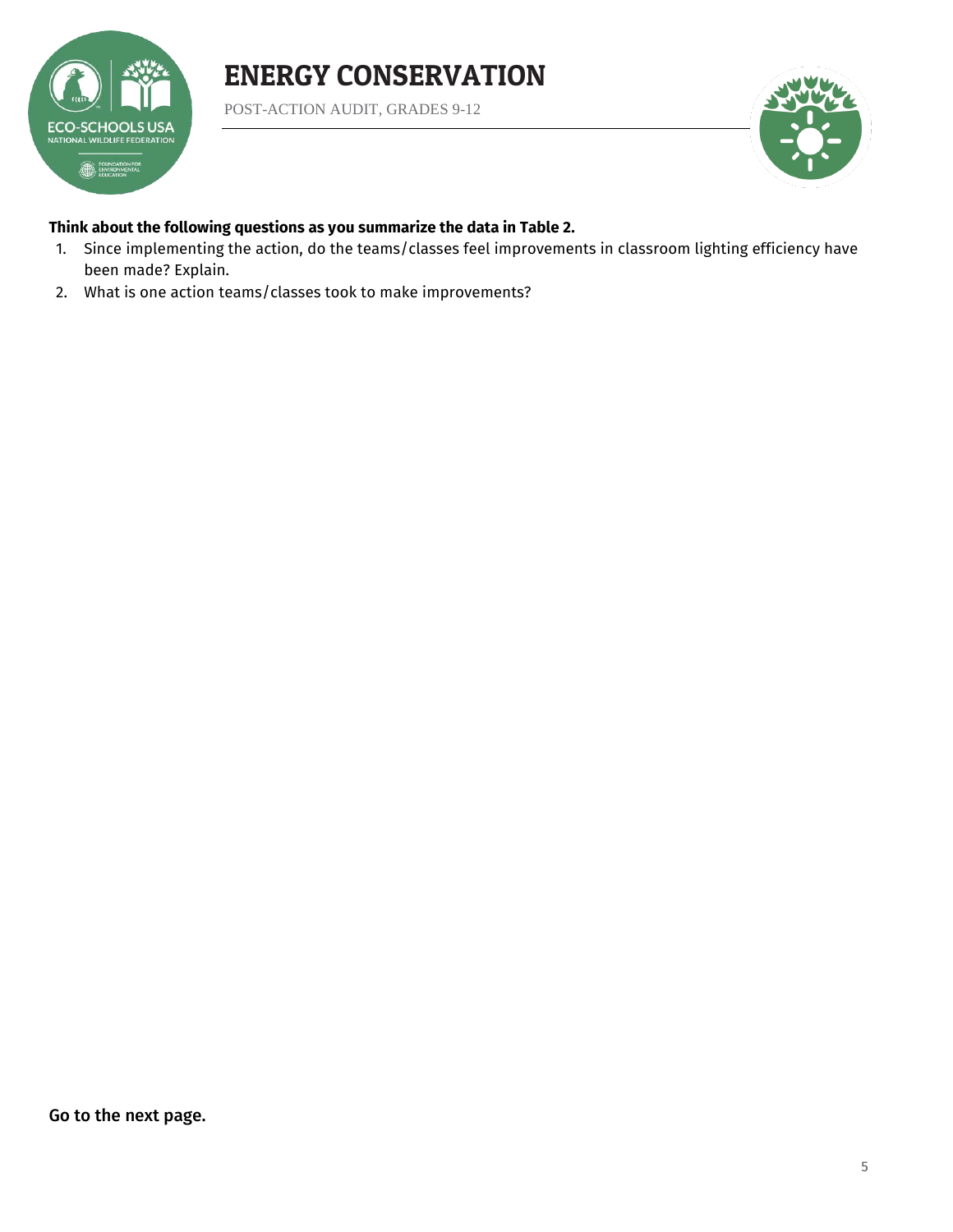

POST-ACTION AUDIT, GRADES 9-12



#### TABLE 3. ENERGY VAMPIRES

An energy vampire is a device that uses energy even when they are turned off.

| Active        | Device is on and being used.                                                                                                                                                                                                                                                                                                                            |
|---------------|---------------------------------------------------------------------------------------------------------------------------------------------------------------------------------------------------------------------------------------------------------------------------------------------------------------------------------------------------------|
| Sleep/Standby | Device is in low-power mode.                                                                                                                                                                                                                                                                                                                            |
| 0ff           | Device is turned off but still plugged in and ready for action.                                                                                                                                                                                                                                                                                         |
| Power strip   | Device is plugged into a power strip, which should be turned off if it is the end of the day.                                                                                                                                                                                                                                                           |
| Unplugged     | If you are checking before or after school, the device should be unplugged, either from the<br>wall or if it is plugged into a power strip the strip should be switched off. Take into<br>consideration that some appliances, such as a mini-frig have to remain plugged in. Never<br>unplug a device or appliance without direction from a permission. |

Table 3 should include the same appliances/devices that were used to collect data in the baseline audit. In addition, the same rooms should be audited to help students construct valid arguments and draw evidence-based conclusions. Consider using a kill-o-watt meter to learn more about the amount energy used by devices even when the device is off, but plugged in. While it may not be much over the course of the day, each day, hour after hour adds up.

| desktop computer<br>(conventional/old school screen) | computer monitor (flat screen)                             | laptop computer                     |
|------------------------------------------------------|------------------------------------------------------------|-------------------------------------|
| printer                                              | DVD/VCR player                                             | projector                           |
| document camera                                      | <b>SMART</b> board                                         | fish/reptile tank filter and lights |
| microwave                                            | lamp(s)                                                    | refrigerator                        |
| diffuser/salt lamp/scent warmer                      | fan(s)                                                     | air pump/compressor                 |
| speakers                                             | electronic music equipment<br>(amps, sound systems, radio) |                                     |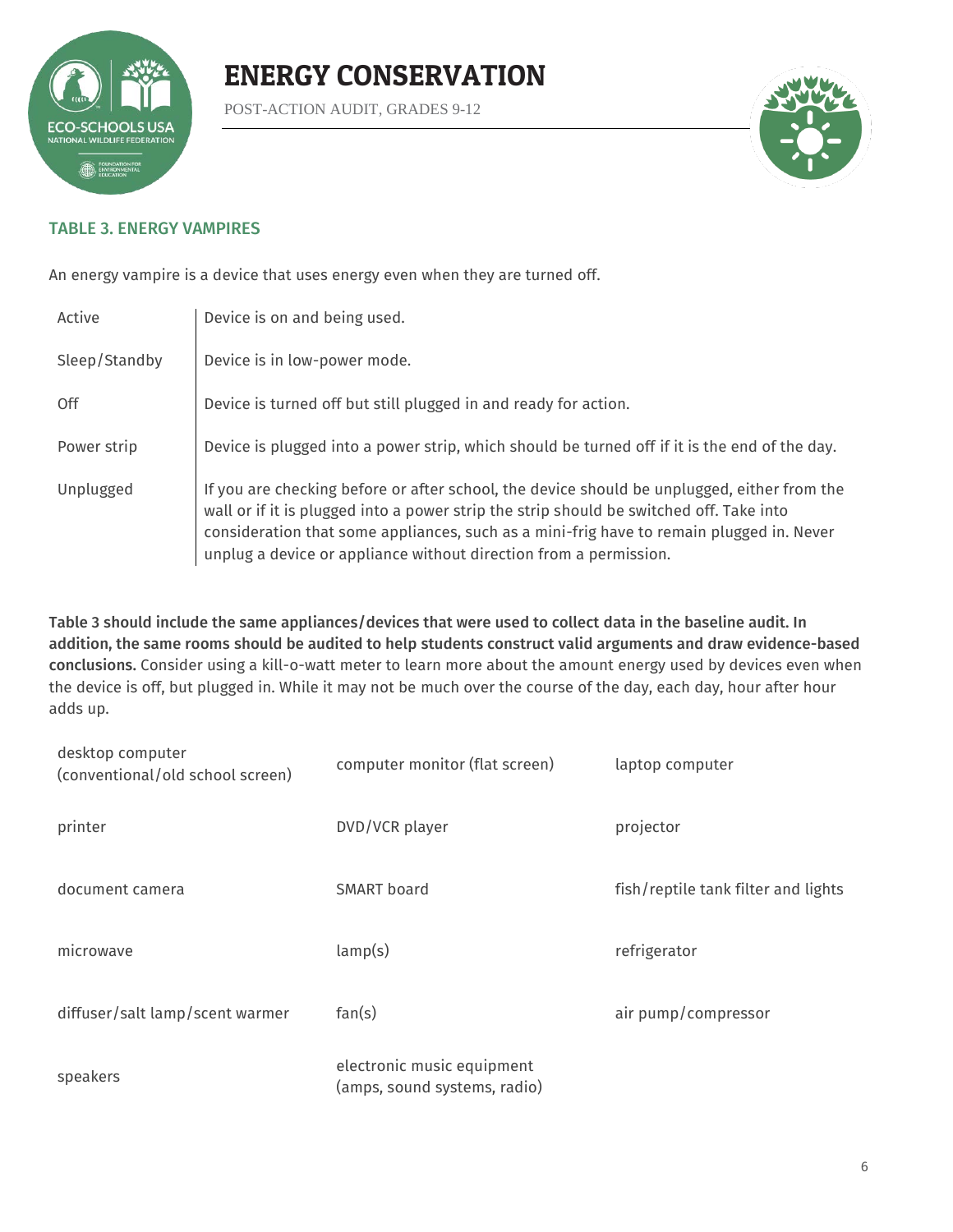

POST-ACTION AUDIT, GRADES 9-12



Total number of rooms audited. \_\_\_\_\_

| Time of day rooms were audited. $\Box$ before school $\Box$ after school $\Box$ during recess/lunch $\Box$ varied |  |  |  |  |  |  |  |
|-------------------------------------------------------------------------------------------------------------------|--|--|--|--|--|--|--|
|-------------------------------------------------------------------------------------------------------------------|--|--|--|--|--|--|--|

| <b>Device/Appliance</b> | <b>How many</b><br>total? | Plugged<br>into wall | <b>Plugged into</b><br>power strip | Active         | Sleep/<br>standby | Off            | Unplugged    |
|-------------------------|---------------------------|----------------------|------------------------------------|----------------|-------------------|----------------|--------------|
| Example: coffee maker   | 5                         | 1                    | 4                                  | $\overline{2}$ |                   | $\overline{2}$ | $\mathbf{1}$ |
|                         |                           |                      |                                    |                |                   |                |              |
|                         |                           |                      |                                    |                |                   |                |              |
|                         |                           |                      |                                    |                |                   |                |              |
|                         |                           |                      |                                    |                |                   |                |              |
|                         |                           |                      |                                    |                |                   |                |              |
|                         |                           |                      |                                    |                |                   |                |              |
|                         |                           |                      |                                    |                |                   |                |              |
|                         |                           |                      |                                    |                |                   |                |              |
|                         |                           |                      |                                    |                |                   |                |              |
|                         |                           |                      |                                    |                |                   |                |              |

Note: If there are more devices/appliance to report, please add them to the last page or upload a separate document.

Note: Why differentiate between devices plugged into the wall and those plugged into a power strip? Did you know that if the classroom devices and personal appliances are plugged in, they are quietly draining electricity all day, every day, even when they are turned off? Using a power strip to turn off electronics and appliances when they are not in use ensures they are truly off and not using extra electricity. (Energy.gov)

#### **Think about the following questions as you summarize the information in Table 3.**

- 1. Did teams/classes receive any pushback or negative feedback while trying to address energy vampire use?Explain.
- 2. What is one action teams/classes took to address phantom energy?